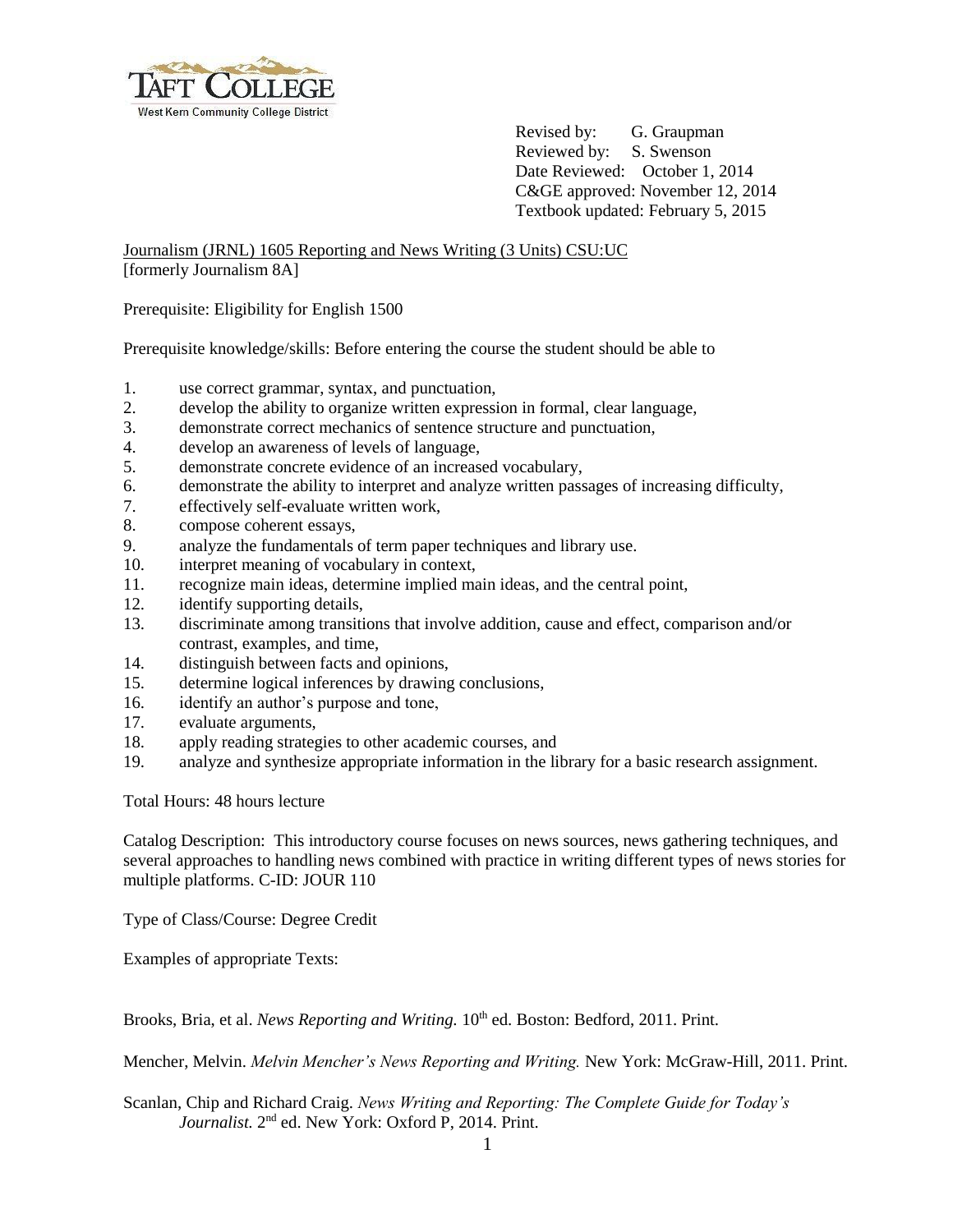

The Associated Press Stylebook and Briefing on Media Law. 48<sup>th</sup> ed. Associate P. 2013. Print.

California Newspaper Publishers Association. *The Right to Know: A Guide to Access and Media Law.*  Sacramento: CNPA, 2009. Print.

Additional Required Materials: None

Course Objectives**:**

By the end of the course, a successful student should be able to

- 1. demonstrate skills in news writing for multiple platforms including print, online, broadcast, and social media
- 2. evaluate assigned news stories to determine the best approach to completing the task,
- 3. be introduced to AP style,
- 4. identify and solve problems that arise during news-gathering,
- 5. demonstrate sound interviewing techniques as well as demonstrate the ability to cover speeches/meetings/other events,
- 6. demonstrate the ability to meet story deadlines,
- 7. construct effective story leads,
- 8. demonstrate skill in editing copy,
- 9. write effective headlines,
- 10. demonstrate skill in editing copy,
- 11. be aware of ethical issues involved with reporting, and
- 12. be able to use journalistic writing forms including the inverted pyramid

Course Scope and Content:

Unit I Introduction to Journalism

- A. History of Journalism in the United States
- B. Operational Definition of Journalism
- C. Journalism's Role in our Society
	- 1. freedom of the press
	- 2. responsibility of the press
- D. Opportunities in Journalism
	- 1. training and experiences
	- 2. special abilities and duties
	- 3. fields of opportunity

Unit II Journalistic Production

- A. The News Story
	- 1. identifying news
	- 2. finding news information
	- 3. preparing the news story
- B. Interviewing
	- 1. arranging the interview
	- 2. preparing for the interview
	- 3. conducting a successful interview
	- 4. ethics related to using interview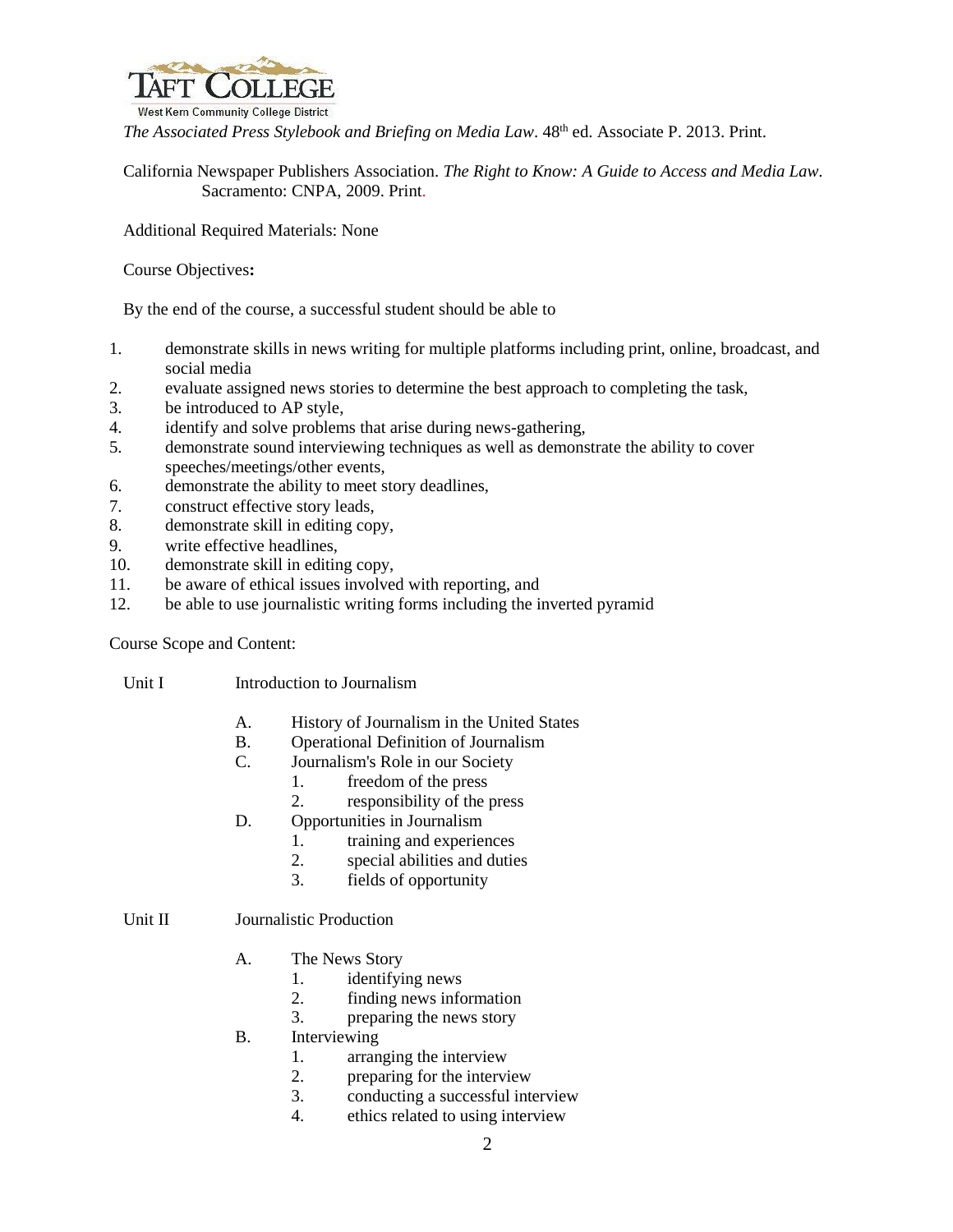

West Kern Community College District

- 5. preparing interview information for publication
- C. Headline Composition
	- 1. headlines as "eye catchers"
	- 2. substance of the headline
	- 3. basic requirements of an acceptable headline
	- 4. types of headlines and specific characteristics of these
	- 5. unit values used in counting headlines
- D. Copy Preparation
	- 1. special instructions
	- 2. importance of style
	- 3. instructions to printer
	- 4. necessity for individual proof-reading
- E. Copy Reading
	- 1. responsibilities of copyreader
	- 2. specific duties and authority

Unit III Journalistic Platforms for Writing

- A. Print
- B. Broadcast
- C. Multi-media

Learning Activities Required Outside of Class:

The students in this class will spend a minimum of 6 hours per week outside of the regular class time doing the following:

- 1. Studying
- 2. Answering questions
- 3. Skill practice
- 4. Completing required reading
- 5. Problem solving activity or exercise
- 6. Written work
- 7. Observation of or participation in an activity related to course

Methods of Instruction:

- 1. Lectures
- 2. Class discussions and projects
- 3. News writing assignments
- 4. Audiovisual presentations
- 5. Guest speakers
- 6. Field trips

Methods of Evaluation:

- 1. Substantial writing assignments, including:
	- a. essay exams
	- b. reading reports
	- c. term or other papers
	- d. written homework
- 2. Skill demonstrations, including: